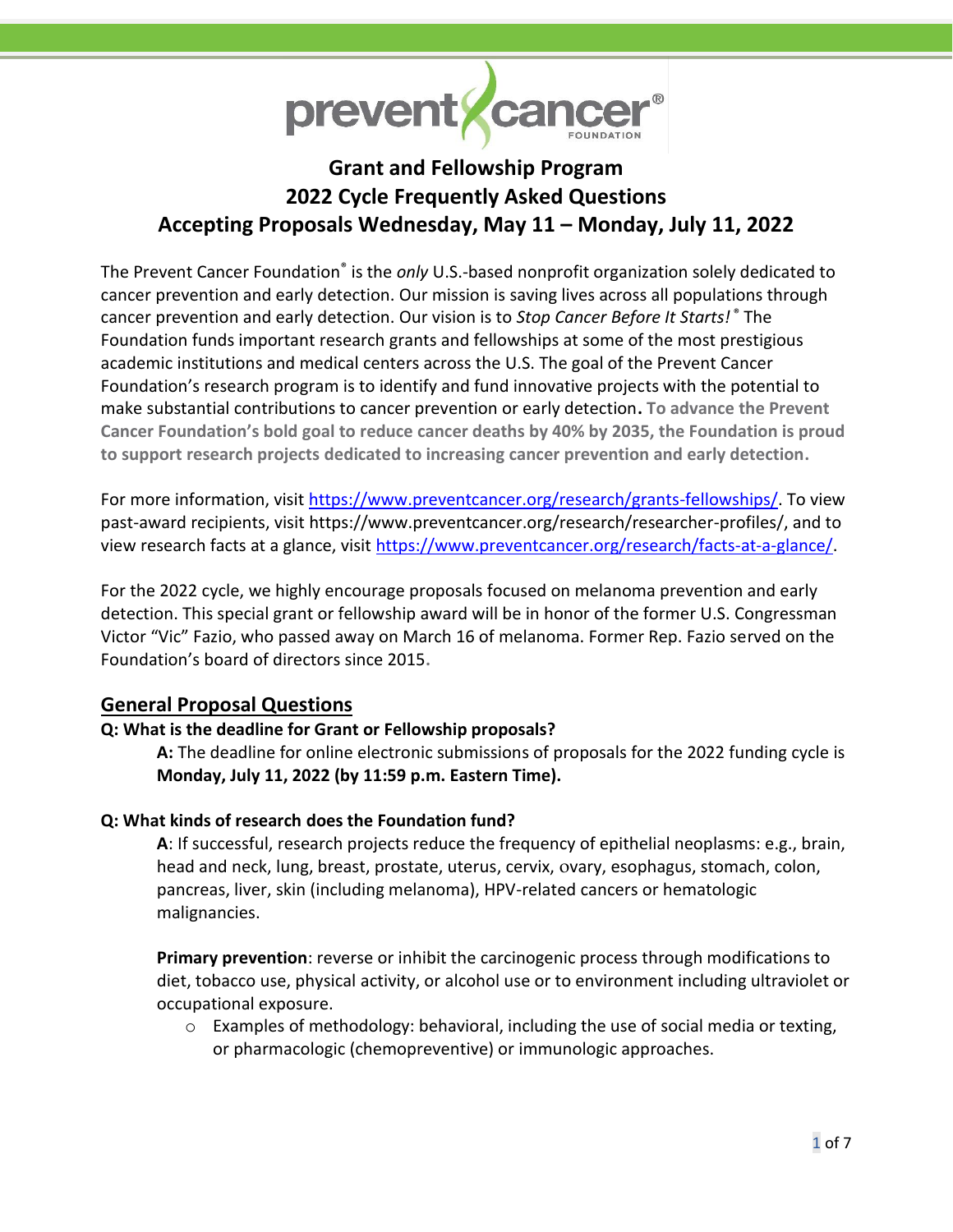#### **Secondary prevention**: screening and early detection.

 $\circ$  Examples of methodology: immunologic, molecular, genetic or imaging (including endoscopic) techniques. Approaches using innovative technologies, including social media, health trackers or artificial intelligence, to study topics such as how to overcome barriers to screening or to reduce disparities in screening.

#### **Q: How does the Foundation define cancer prevention?**

**A:** The Foundation defines cancer prevention as the "reduction of cancer incidence through research, education and early detection." If you are uncertain your proposed project falls under the category of prevention/early detection, it may be helpful to look at the projects of some of our previously awarded recipients at

[https://www.preventcancer.org/research/researcher-profiles/#awardees.](https://www.preventcancer.org/research/researcher-profiles/#awardees)

#### **Q: What is meant by translational research?**

**A:** Science-based approaches that move into clinical application.

#### **Q: Is the award amount for Grants and Fellowships the same?**

**A:** Yes, the award amount for both Grants and Fellowships is \$50,000 per year for two years, totaling \$100,000.

#### **Q: What is the difference between a Grant and a Fellowship, and which one should I apply for?**

**A:** There are several differences between a Grant and a Fellowship. A **Fellowship** is for investigators at the post-doctoral level who wish to pursue a career in early detection and cancer prevention research.

A **grant** is generally for early-career researchers at the Instructor or Assistant Professor level but can be awarded to post-doctoral level applicants and senior researchers who need seed funding to evaluate an innovative cancer prevention or early detection hypothesis.

**Fellowships** require that the applicant (Fellow) have a mentor to supervise the research and optimize the learning environment for the Fellow to develop as a researcher. Fellows must fulfill an educational requirement by enrolling in one to two courses per year (**for a grade**) in an area in which the candidate has not received prior training and is relevant to his/her cancer prevention and early detection research training.

As with **grant** awards, Prevent Cancer Foundation fellowship awards are highly competitive. For a fellowship application, it is critical that there is clear development of an original proposal based on the applicant's original ideas, with benefit of a mentor's input. (In the required mentor letter, a mentor is **strongly encouraged** to address the independent contributions of the fellowship applicant.) A description of the proposed fellow's career trajectory as related to the prevention and /or early detection of cancer over the next three years should also be included in the mentor letter.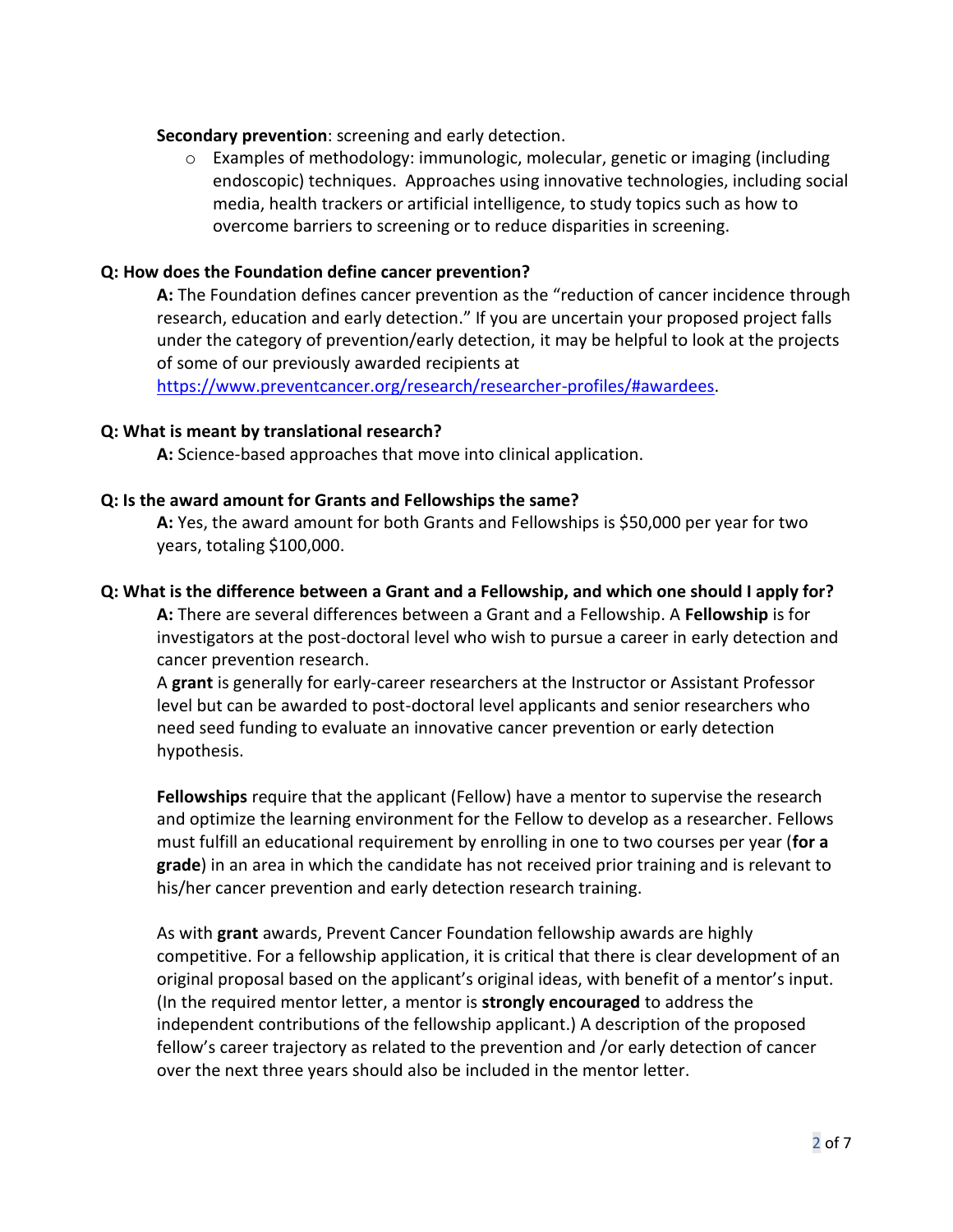It is up to the applicant to determine which type of award is best for him/her. Fellowship awards are limited to **postdoctoral level applicants ONLY**. Therefore, only graduate students who will have their doctoral degrees before the project start date are eligible to apply. Grants can be awarded to postdoctoral-level applicants but are open to researchers at **any academic level** who need seed funding to test an innovative hypothesis. Grant awards are far more competitive and have more-experienced researchers applying for them. The Fellowship is recommended if you are a postdoctoral student.

# **Q: Can I convert my fellowship into a grant if I receive a promotion to an assistant professor position?**

**A:** If awarded a Prevent Cancer Foundation Fellowship, it is our hope that this will help you advance in your career in the field of cancer prevention/early detection. If awarded a Prevent Cancer Fellowship, you will remain as a Fellow for the duration of your award. Your requirements for mentorship and coursework will remain the same.

#### **Q: What other advice do you have for Fellowship applicants?**

**A:** We highly advise you to include information about your training environment, explain how your course work strengthens your skill sets and knowledge of cancer prevention and early detection. Also include opportunities for mentorship and professional growth. These are essential components of the review.

Additionally, your proposal must have a biographical sketch of your mentor and a mentor letter of support, and your mentor must be listed in the budget and budget justification sections, even if he or she is providing in-kind support.

# **Eligibility Questions**

# **Q: May a post-doc apply for a Grant without holding a faculty position?**

**A:** Yes, awards begin at the postdoctoral level. However, the applicant will be in competition with applicants on tenure tracks, possibly with greater experience and expertise. Generally, it is recommended that postdoctoral students apply for the Fellowship award.

# **Q: Is an academic pharmacist eligible to apply?**

**A:** Yes, researchers with relevant academic or professional degrees (e.g., MD, PharmD, PhD) who are conducting cancer prevention/early detection research are eligible to apply. Note that any physician who receives an award may be required to sign the Sunshine Act Physician Payment Information Form.

# **Q: I am interested in applying for the research Fellowship. I am a foreign Postdoctoral Fellow at an institution in the United States. Am I eligible to apply?**

**A:** Yes, you are eligible to apply. There is no citizenship restriction for the Prevent Cancer Foundation's Grant and Fellowship program. However, all research must be conducted primarily in the United States.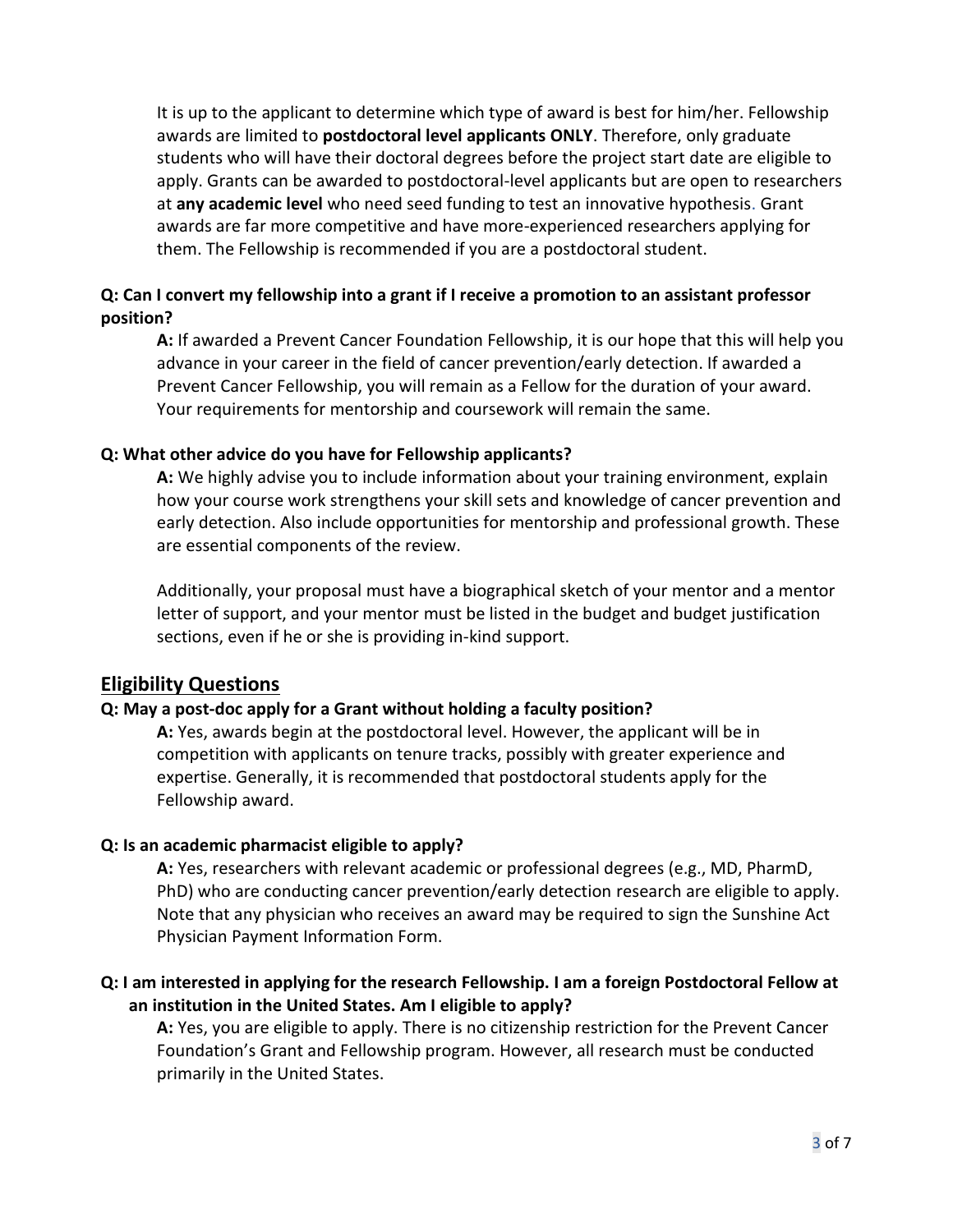**Q: Are there restrictions on how many investigators may apply from the same institution? A:** No, there are no restrictions.

# **Q: My institution receives funds from a tobacco company. Am I still eligible to apply?**

**A:** The Prevent Cancer Foundation's current policy states that funds will be awarded only to individuals (Principal Investigators or Fellows) who do not currently accept or have not accepted funding in the previous four years from the tobacco industry (defined as industries related to tobacco, e-cigarettes or other nicotine products). See the guidelines for the complete policy details. Acceptance of funds from organizations administering the Master Settlement Agreement does not exclude an individual from receiving funds from the Prevent Cancer Foundation. **The Grant or Fellowship applicant must sign the Prevent Cancer Foundation Statement of Compliance with Tobacco Policy stating that he/she (and his/her mentor if applicable) does not accept tobacco-industry funding, as outlined above. The proposal will be considered incomplete if the signed statement is not included with the electronic submission.** 

#### **Q: What proof do I need to submit to demonstrate my organizations' non-profit status?**

**A:** Eligible organizations include nonprofit organizations that are exempt under Section 501(c)3 of the Internal Revenue Code, Independent sponsored projects of a nonprofit 501(c)3 organization acting as a fiscal sponsor, government, and public agencies. Upload your organization's IRS determination letter or other official documentation verifying your status as a nonprofit, academic institution, or government agency.

# **Q: I submitted a proposal in the last couple of years that was not funded. Can I reapply with a similar project?**

**A:** Resubmission of same or slightly changed proposals will **not** be accepted for this 2022 Cycle. We accept resubmissions **only** from applicants who were specifically invited to reapply. If you were invited to reapply in a future cycle, keep in mind that a revised proposal would not have a guarantee of any particular outcome and would go through the same competitive review process as all other proposals.

# **Research Plan Questions**

#### **Q: What is the character or page limits of the proposal?**

**A:** The character or page limit for each section is as follows:

- Layman's Summary = 2000 characters
- Technical Abstract = 2000 characters
- Cancer Prevention Statement = 300 characters
- Career Plans = 2000 character maximum
- Statement of Significance = 1 page
- Specific Aims  $= 1$  page
- Background = 2 pages
- $\bullet$  Methods = 5 pages
- Timetable = 1 page
- $\bullet$  Evaluation = 2 pages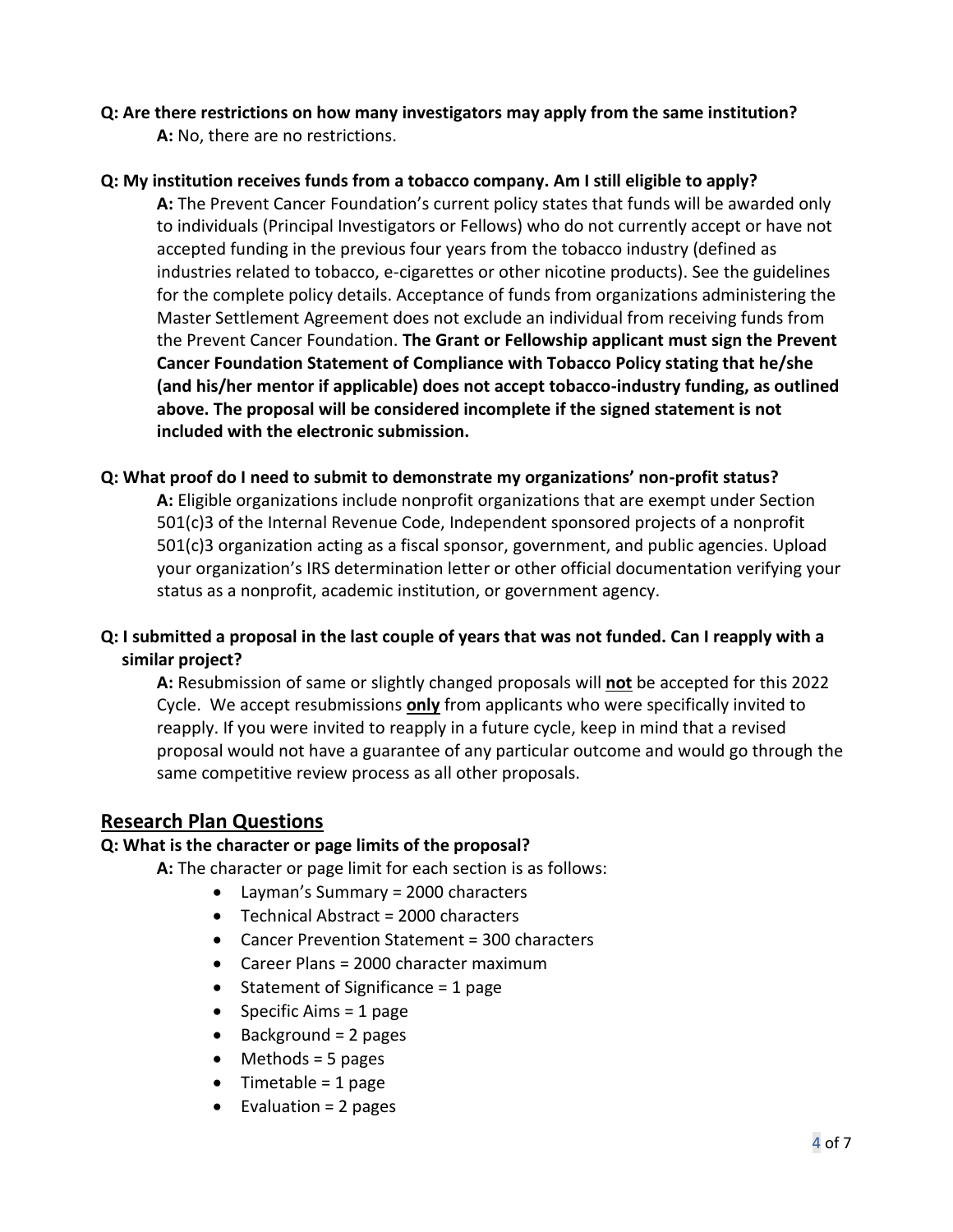- Biographical Sketch = 5 pages/per person
- Budget = per year (must use ProposalCentral Section 8 and 9)
- Budget Justification = per year (must use ProposalCentral Section 8 (up to 8000 characters)
- Resubmission = **of same or slightly changed proposals not being accepted in the 2022 cycle**
- Appendix = No limit (articles should be referenced but not included in the appendix)

Once a proposal application is started in proposalCENTRAL, the **Research Plan Template** may be downloaded.

# **Q: What are the requirements for font size?**

**A:** Proposals should be typed in Arial or Times New Roman **11-point** font size only. Proposals **with smaller fonts will be automatically disqualified.**

#### **Q: Who is considered key personnel and must submit a biographical sketch in the proposal?**

**A**: Key personnel are individuals who contribute to the scientific development or execution of a project in a substantive and measurable manner (whether or not they receive salaries or compensation under the grant). **Key personnel can include staff members at the master's or baccalaureate level (such as graduate students and research students).** 

#### **Q: What should be included in the Evaluation section of the Research Plan?**

**A:** For a Grant or Fellowship, the Evaluation section should include a plan for measuring the specific aims. Even if you think that you have already covered your evaluation plan in the Methods section, list your evaluation plan (**again**) in the Evaluation section. This can be done in many formats, using bullets, broken up by specific aims or in paragraphs.

For **Fellowships**, the Evaluation section must also include information on how the Fellow's progress will be measured in the training environment.

#### **Q: Who will read the Layman's Summary?**

A: The Layman's Summary may be shared with various audiences including, but not limited for Prevent Cancer Foundation Board members, Scientific Review Panel members, and donors.

#### **Q: Where do I include references for my Research Plan?**

**A:** All references, for any section of your Research Plan, should go into the **Appendix** section. This way, references or works cited will **not be included in your page count**. Articles should be referenced but not included in the appendix.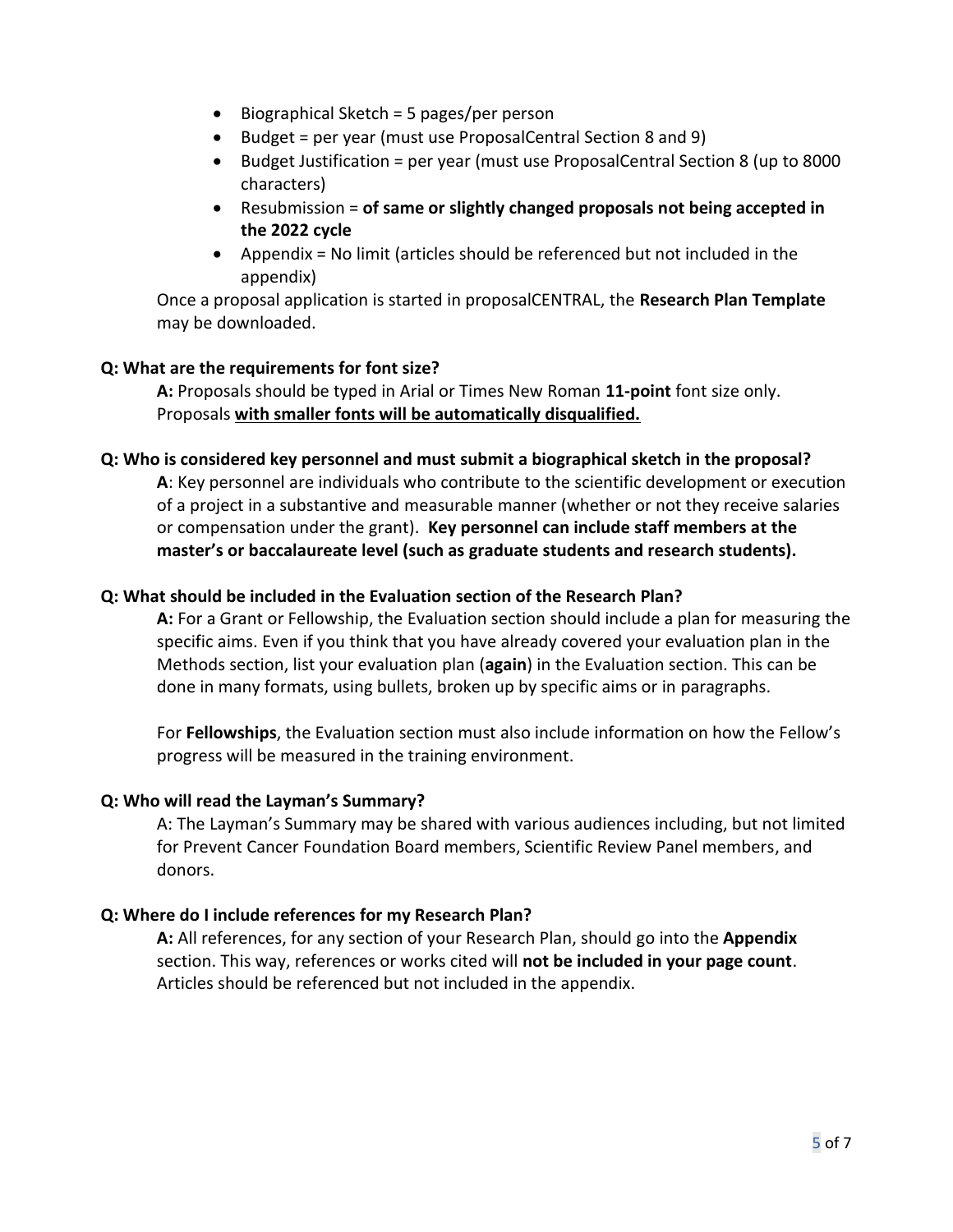#### Q: **What is the applicant demographics section used for**?

**A:** The applicant demographic information is for internal use by the Foundation. While "choose not to disclose" is an option, we strongly encourage all applicants to specify their gender, race, ethnicity, and sexual orientation. We use this information for statistical purposes to understand the diversity of our applicant pool. This information is not shared with peer reviewers and it is not considered at peer review.

# **Research Budget Questions**

#### **Q: Where do I access the new budget and Budget Justification pages?**

**A**: The budget and budget justification pages are part of the ProposalCentral online application located in **Section 7:** Budget Period Detail and **Section 8**: Budget Summary and Justification. Enter the budget and budget justification for each year of your project explaining your major budget categories: Personnel Cost, Consultant Costs, Supplies, Travel, and other expenses.

#### **Q: Do you accept indirect costs?**

**A:** The Prevent Cancer Foundation does **not** cover any indirect costs. Equipment, such as computers, refrigerators, freezers, etc., is generally seen as an indirect cost. Software is also a cost that is generally not covered. It is up to the Scientific Review Panel to determine if an indirect cost is allowable based on justification and overall feasibility of conducting the research within the awarded amount.

Occasionally, a researcher will request to purchase a computer (or other equipment) at the end of the project, in an attempt to use unspent funds. This is absolutely not allowable.

If a research project requires a very specific type of software (i.e., a specific statistics program for a meta-analysis), it is highly unlikely but may be permitted at the discretion of the Vice President of Programs and the Scientific Review Panel.

#### **Q: May unspent money from the first year be rolled over into the second year?**

**A:** Absolutely. The researcher should file an official signed financial report at the end of the first year as part of the reporting requirements. Include information in the final financial report about the use of funds rolled over.

# **Q: Do all collaborators on the project need to be listed in the budget? What if they are providing in-kind contributions?**

**A:** Yes, all collaborators or any key personnel should have a completed biographical sketch and be listed in the budget and budget justification, even if **they are providing in-kind** contributions. This includes mentors for fellowship applicants.

#### **Administrative Questions**

#### Q: **How do I access my application?**

A: To access your Fellowship application[: https://proposalcentral.com/ProposalGI.](https://proposalcentral.com/ProposalGI.asp?SectionID=333&ProposalID=-1) **A:** To access your Grant application: [https://proposalcentral.com/ProposalGI.](https://proposalcentral.com/ProposalGI.asp?SectionID=332&ProposalID=-1)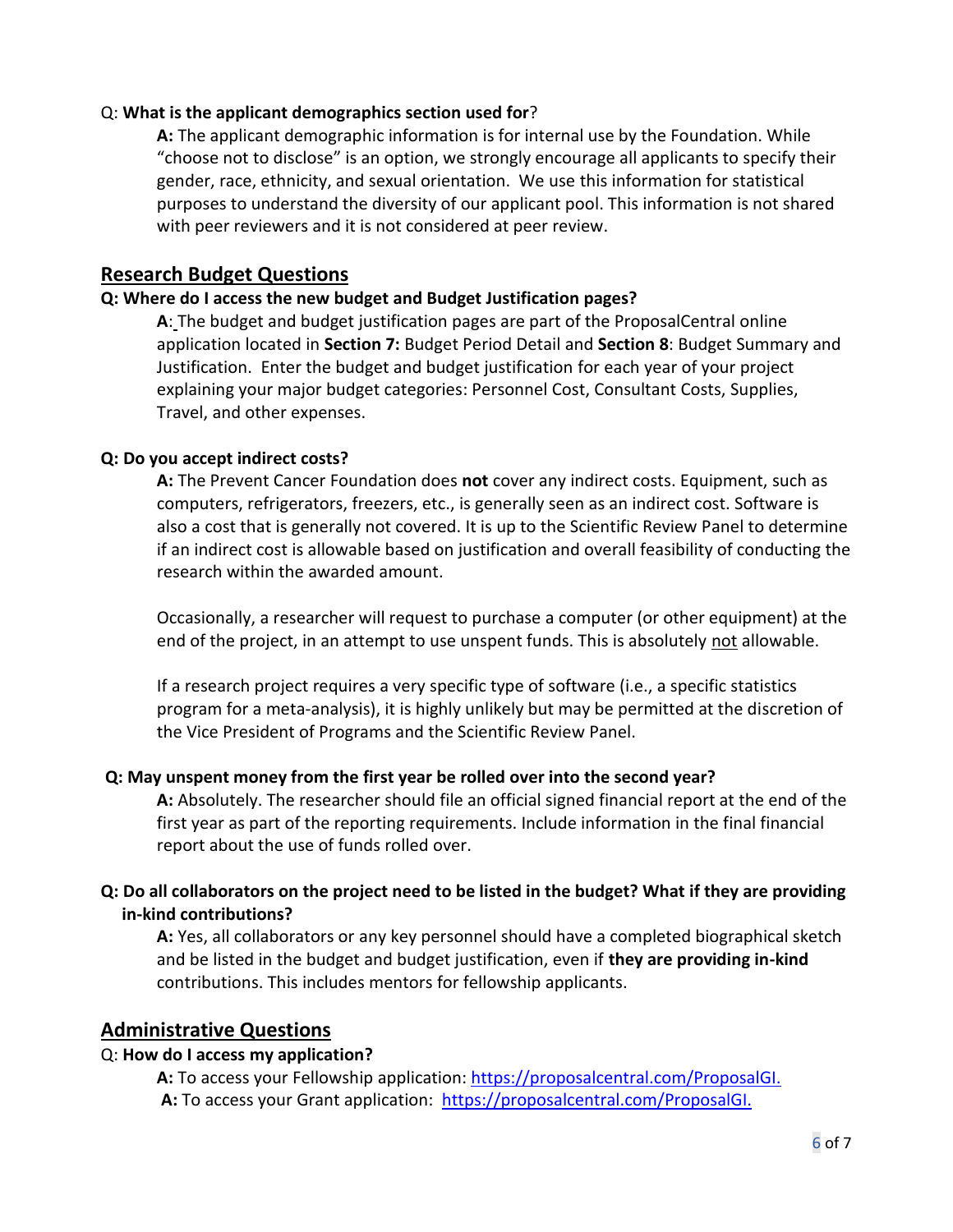#### **Q: How much is the application fee?**

**A**: There is **no** application fee.

# **Q: I'm having problems logging into my proposal application on** ProposalCentral **What should I do?**

**A:** Generally, if there is an issue with your login, registration or your proposal application on ProposalCentral, you should contact their office directly at 1-800-875- 2562 or e-mail [pcsupport@altum.com.](mailto:pcsupport@altum.com) Monday through Friday 8:30am---5:00pm/ET.

# Q**: Where is the** *Signature Page* **in the application?**

**A:** The Signature Page is generated once you 'validate' your application. This step is done after you enter all required online fields and upload the required documents (required documents are 1) signed Tobacco Policy Compliance form, 2) completed proposal, 3) proof of tax-exempt status). The Signature Page will be populated with your proposal information and can be accessed on the "Download Application Attachments & Signature Page" page. You must submit e-signatures for both the Project Director and the Signing Official for your institution.

# Q: **Are e-signatures allowed?**

**A:** Yes, e-signatures are acceptable.

# **Q: When will I be notified of Prevent Cancer Foundation's decision?**

**A:** For the 2022 funding cycle, you will be notified about your application status via ProposalCentral e-mail on **Thursday, December 1, 2022**. Hard-copy letters will not be sent.

# **Q: Will I receive written reviews of my proposal?**

**A:** If your proposal passes both the administrative and eligibility reviews and receives a **full technical review,** you will receive written feedback. If your proposal is not aligned with the Foundation's focus on cancer prevention/early detection and/or does not pass the administrative review, you will **not** receive written feedback from the reviewers.

# **No-Cost Extensions**

#### **Q: What is the Prevent Cancer Foundation's policy on no-cost extensions?**

**A:** The Prevent Cancer Foundation offers a maximum of one six-month no-cost extension. A request must be submitted in writing by email with a brief explanation of why the extension is necessary **at least two months prior** to the project end date. **The final payment of a Grant or Fellowship will be held pending receipt of final report, financial report and personal statement. Reports are due three months after the new project end date.**